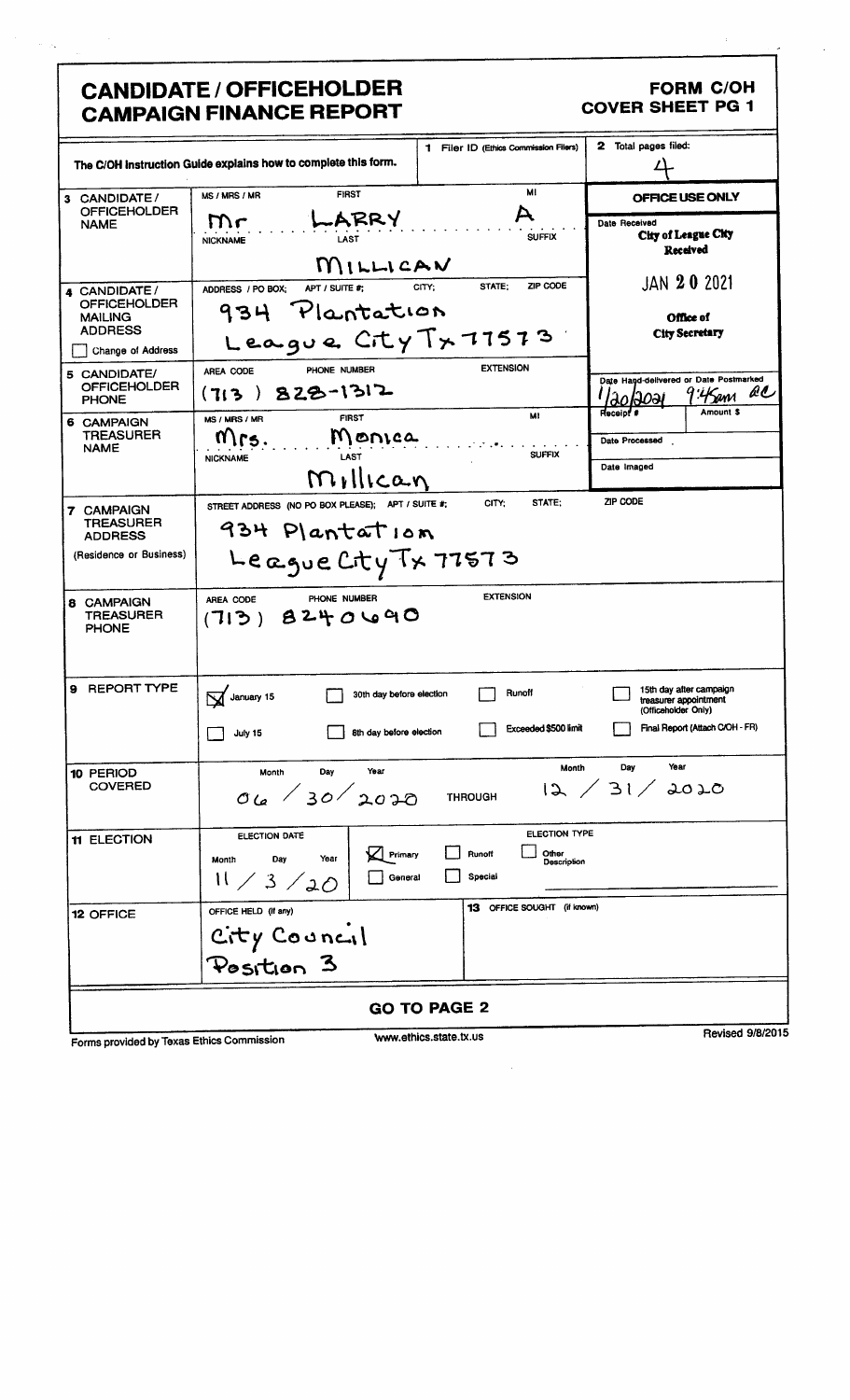## **CANDIDATE / OFFICEHOLDER CAMPAIGN FINANCE REPORT**

#### **FORM C/OH COVER SHEET PG 2**

| 14 C/OH NAME<br>RRY<br>$L_{\rm H}$                                                                                                                                                                                                                                                                                                                                                                                                                                        |                                                                               |                                                                                                                       | 15 Filer ID (Ethics Commission Filers) |  |  |
|---------------------------------------------------------------------------------------------------------------------------------------------------------------------------------------------------------------------------------------------------------------------------------------------------------------------------------------------------------------------------------------------------------------------------------------------------------------------------|-------------------------------------------------------------------------------|-----------------------------------------------------------------------------------------------------------------------|----------------------------------------|--|--|
| MILLICAN<br>THIS BOX IS FOR NOTICE OF POLITICAL CONTRIBUTIONS ACCEPTED OR POLITICAL EXPENDITURES MADE BY POLITICAL COMMITTEES TO<br><b>16 NOTICE FROM</b><br>SUPPORT THE CANDIDATE / OFFICEHOLDER. THESE EXPENDITURES MAY HAVE BEEN MADE WITHOUT THE CANDIDATE'S OR OFFICEHOLDER'S<br><b>POLITICAL</b><br>KNOWLEDGE OR CONSENT. CANDIDATES AND OFFICEHOLDERS ARE REQUIRED TO REPORT THIS INFORMATION ONLY IF THEY RECEIVE NOTICE<br>COMMITTEE(S)<br>OF SUCH EXPENDITURES. |                                                                               |                                                                                                                       |                                        |  |  |
|                                                                                                                                                                                                                                                                                                                                                                                                                                                                           | <b>COMMITTEE TYPE</b>                                                         | <b>COMMITTEE NAME</b>                                                                                                 |                                        |  |  |
|                                                                                                                                                                                                                                                                                                                                                                                                                                                                           | GENERAL                                                                       | N/n                                                                                                                   |                                        |  |  |
|                                                                                                                                                                                                                                                                                                                                                                                                                                                                           | SPECIFIC                                                                      | <b>COMMITTEE ADDRESS</b>                                                                                              |                                        |  |  |
|                                                                                                                                                                                                                                                                                                                                                                                                                                                                           |                                                                               | N/A                                                                                                                   |                                        |  |  |
|                                                                                                                                                                                                                                                                                                                                                                                                                                                                           |                                                                               | COMMITTEE CAMPAIGN TREASURER NAME                                                                                     |                                        |  |  |
| <b>Additional Pages</b>                                                                                                                                                                                                                                                                                                                                                                                                                                                   |                                                                               | N/A                                                                                                                   |                                        |  |  |
|                                                                                                                                                                                                                                                                                                                                                                                                                                                                           |                                                                               | <b>COMMITTEE CAMPAIGN TREASURER ADDRESS</b>                                                                           |                                        |  |  |
|                                                                                                                                                                                                                                                                                                                                                                                                                                                                           |                                                                               | $N/\Omega$                                                                                                            |                                        |  |  |
| <b>17 CONTRIBUTION</b><br><b>TOTALS</b>                                                                                                                                                                                                                                                                                                                                                                                                                                   | 1.                                                                            | TOTAL POLITICAL CONTRIBUTIONS OF \$50 OR LESS (OTHER THAN<br>PLEDGES, LOANS, OR GUARANTEES OF LOANS), UNLESS ITEMIZED | \$<br>-0-                              |  |  |
|                                                                                                                                                                                                                                                                                                                                                                                                                                                                           | 2.                                                                            | TOTAL POLITICAL CONTRIBUTIONS<br>(OTHER THAN PLEDGES, LOANS, OR GUARANTEES OF LOANS)                                  | S                                      |  |  |
| <b>EXPENDITURE</b><br><b>TOTALS</b>                                                                                                                                                                                                                                                                                                                                                                                                                                       | TOTAL POLITICAL EXPENDITURES OF \$100 OR LESS,<br>3.<br>\$<br>UNLESS ITEMIZED |                                                                                                                       |                                        |  |  |
|                                                                                                                                                                                                                                                                                                                                                                                                                                                                           | TOTAL POLITICAL EXPENDITURES<br>4.                                            |                                                                                                                       |                                        |  |  |
| <b>CONTRIBUTION</b><br><b>BALANCE</b>                                                                                                                                                                                                                                                                                                                                                                                                                                     | 5.                                                                            | TOTAL POLITICAL CONTRIBUTIONS MAINTAINED AS OF THE LAST DAY<br>OF REPORTING PERIOD                                    | \$                                     |  |  |
| <b>OUTSTANDING</b><br><b>LOAN TOTALS</b>                                                                                                                                                                                                                                                                                                                                                                                                                                  | 6.                                                                            | TOTAL PRINCIPAL AMOUNT OF ALL OUTSTANDING LOANS AS OF THE<br>LAST DAY OF THE REPORTING PERIOD                         | \$<br>25.000                           |  |  |
| 18 AFFIDAVIT<br>I swear, or affirm, under penalty of perjury, that the accompanying report is<br>true and correct and includes all information required to be reported by me<br>under Title 15-Election Code.<br>DIANA M STAPP<br>Notary 10 #6152012                                                                                                                                                                                                                      |                                                                               |                                                                                                                       |                                        |  |  |
| My Commission Expires<br>September 29, 2023                                                                                                                                                                                                                                                                                                                                                                                                                               |                                                                               |                                                                                                                       |                                        |  |  |
| Signature of Candidate or Officeholder<br>AFFIX NOTARY STAMP / SEALABOVE                                                                                                                                                                                                                                                                                                                                                                                                  |                                                                               |                                                                                                                       |                                        |  |  |
| Sworn to and subscribed before me, by the said                                                                                                                                                                                                                                                                                                                                                                                                                            |                                                                               | Carry Millican                                                                                                        | this the                               |  |  |
| 20 H<br>ahiary<br>, to certify which, witness my hand and seal of office.<br>day of                                                                                                                                                                                                                                                                                                                                                                                       |                                                                               |                                                                                                                       |                                        |  |  |
|                                                                                                                                                                                                                                                                                                                                                                                                                                                                           |                                                                               | nana M                                                                                                                |                                        |  |  |
| Signature of officer administering oath                                                                                                                                                                                                                                                                                                                                                                                                                                   |                                                                               | Printed name of officer administering oath                                                                            | Title of officer administering oath    |  |  |
|                                                                                                                                                                                                                                                                                                                                                                                                                                                                           | d by Tavos Ethios Commission                                                  | www.ethics.state.tx.us                                                                                                | Revised 9/8/2015                       |  |  |

 $\bar{\beta}$ 

Forms provided by Texas Ethics Commission

 $\mathcal{L}$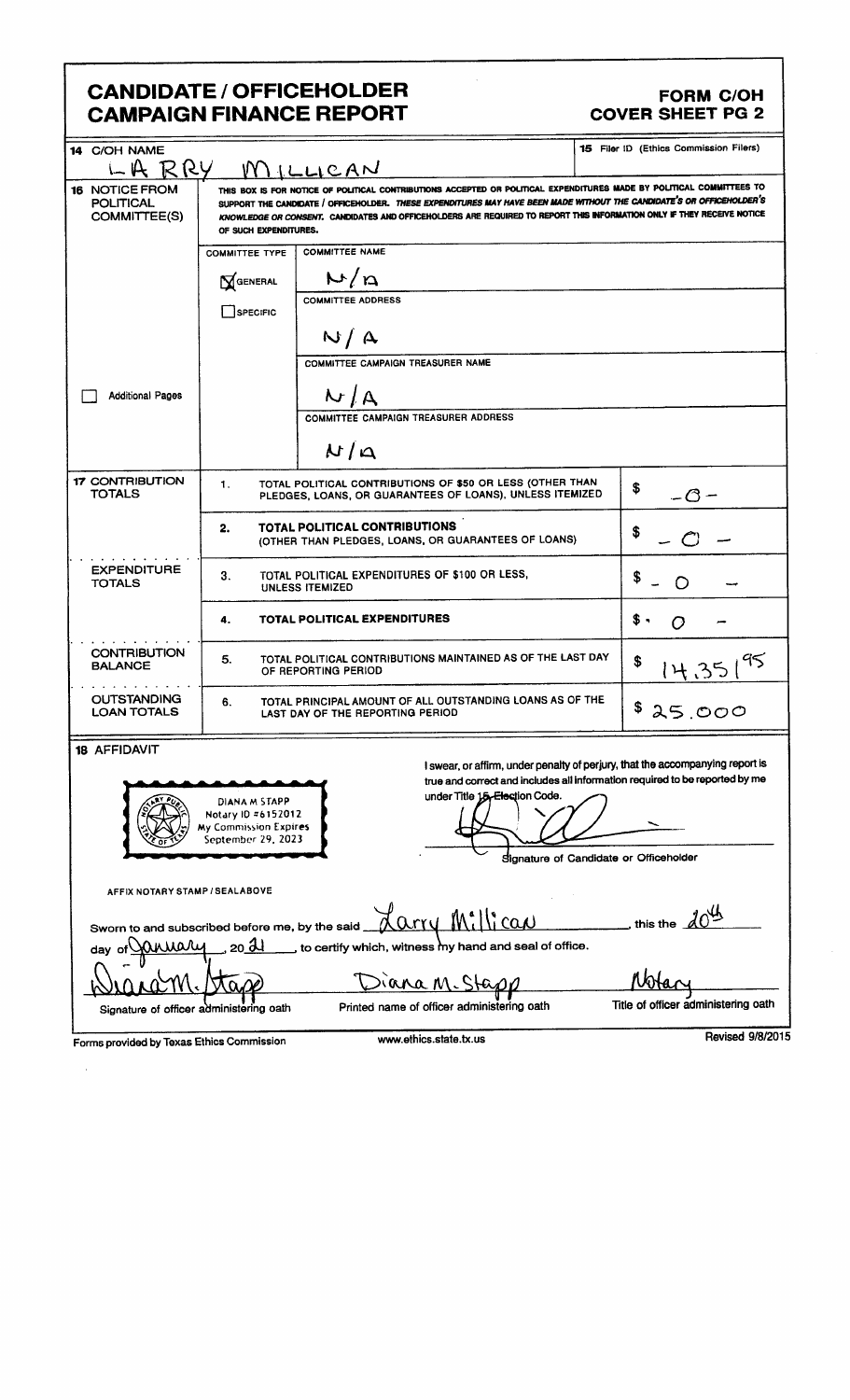| <b>SUBTOTALS - C/OH</b>                                                                                     | <b>COVER SHEET PG 3</b>                |    | <b>FORM C/OH</b>                 |
|-------------------------------------------------------------------------------------------------------------|----------------------------------------|----|----------------------------------|
| 19 FILER NAME                                                                                               | 20 Filer ID (Ethics Commission Filers) |    |                                  |
| LARRY MILLICAN                                                                                              |                                        |    |                                  |
| 21 SCHEDULE SUBTOTALS<br>NAME OF SCHEDULE                                                                   |                                        |    | <b>SUBTOTAL</b><br><b>AMOUNT</b> |
| SCHEDULE A1: MONETARY POLITICAL CONTRIBUTIONS<br>1.                                                         |                                        |    | Ô                                |
| SCHEDULE A2: NON-MONETARY (IN-KIND) POLITICAL CONTRIBUTIONS<br>2.                                           |                                        | \$ | $\circ$                          |
| SCHEDULE B: PLEDGED CONTRIBUTIONS<br>З.                                                                     |                                        | \$ | ◯                                |
| <b>SCHEDULE E: LOANS</b><br>4.                                                                              |                                        | \$ | O                                |
| SCHEDULE F1: POLITICAL EXPENDITURES MADE FROM POLITICAL CONTRIBUTIONS<br>5.                                 |                                        | \$ | ပ                                |
| SCHEDULE F2: UNPAID INCURRED OBLIGATIONS<br>6.                                                              |                                        | \$ | $\circ$                          |
| SCHEDULE F3: PURCHASE OF INVESTMENTS MADE FROM POLITICAL CONTRIBUTIONS<br>7.                                |                                        | \$ | $\mathcal{O}$                    |
| SCHEDULE F4: EXPENDITURES MADE BY CREDIT CARD<br>8.                                                         |                                        | \$ | ◇                                |
| SCHEDULE G: POLITICAL EXPENDITURES MADE FROM PERSONAL FUNDS<br>9.                                           |                                        |    | O                                |
| SCHEDULE H: PAYMENT MADE FROM POLITICAL CONTRIBUTIONS TO A BUSINESS OF C/OH<br>10.                          |                                        |    | O                                |
| SCHEDULE I: NON-POLITICAL EXPENDITURES MADE FROM POLITICAL CONTRIBUTIONS<br>11.                             |                                        |    | $\circ$                          |
| SCHEDULE K: INTEREST, CREDITS, GAINS, REFUNDS, AND CONTRIBUTIONS<br>$\mathbb X$<br>12.<br>RETURNED TO FILER |                                        |    | 0.44                             |
|                                                                                                             | $\mathcal{A} = \{ \mathcal{A} \}$ .    |    |                                  |

Forms provided by Texas Ethics Commission

www.ethics.state.tx.us

Revised 9/8/2015

٦